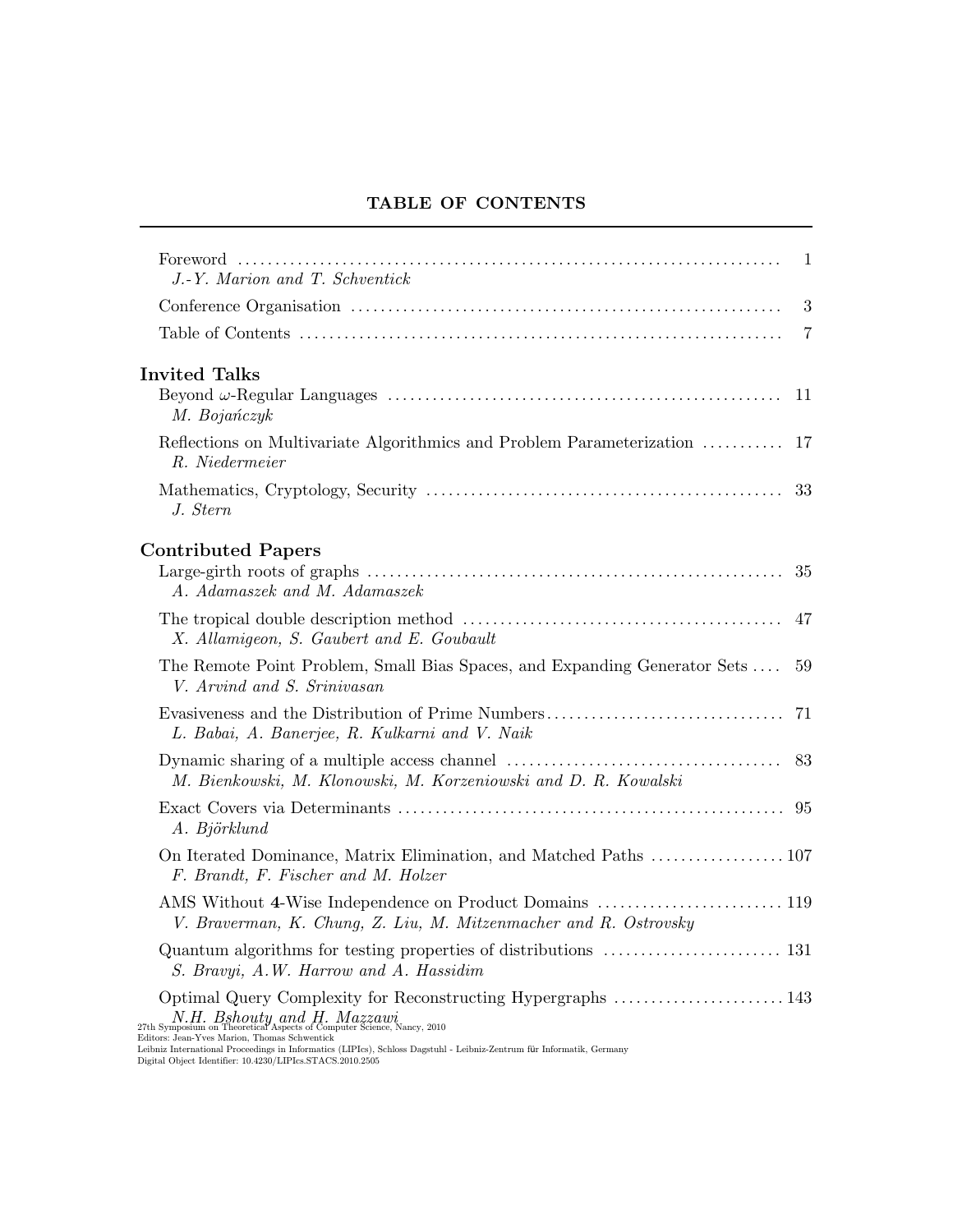## 8 TABLE OF CONTENTS

| J. Cervelle, E. Formenti and P. Guillon                                                                                                                                                      |     |
|----------------------------------------------------------------------------------------------------------------------------------------------------------------------------------------------|-----|
| S. Chakraborty, E. Fischer, O. Lachish and R. Yuster                                                                                                                                         |     |
| Continuous Monitoring of Distributed Data Streams over a Time-based Sliding                                                                                                                  |     |
| H.L. Chan, T.W. Lam, L.K. Lee and H.F. Ting                                                                                                                                                  |     |
| S. Chechik and D. Peleq                                                                                                                                                                      |     |
| Efficient and Error-Correcting Data Structures for Membership and Polynomial<br>$\text{Evaluation} \dots \dots \dots \dots \dots \dots \dots \dots$<br>V. Chen, E. Grigorescu and R. de Wolf | 203 |
| B. Das, S. Datta and P. Nimbhorkar                                                                                                                                                           |     |
| Restricted Space Algorithms for Isomorphism on Bounded Treewidth Graphs 227<br>B. Das, J. Torán and F. Wagner                                                                                |     |
| The Traveling Salesman Problem, Under Squared Euclidean Distances  239<br>M. de Berg, F. van Nijnatten, R. Sitters, G. J. Woeginger and A. Wolff                                             |     |
| Beyond Bidimensionality: Parameterized Subexponential Algorithms on Directed<br>F. Dorn, F.V. Fomin, D. Lokshtanov, V. Raman and S. Saurabh                                                  | 251 |
| F. Dorn                                                                                                                                                                                      | 263 |
| D. Doty, J.H. Lutz, M.J. Patitz, S.M. Summers and D. Woods                                                                                                                                   |     |
| Sponsored Search, Market Equilibria, and the Hungarian Method  287<br>P. Dütting, M. Henzinger and I. Weber                                                                                  |     |
| A. Dumitrescu and M. Jiang                                                                                                                                                                   | 299 |
| Long non-crossing configurations in the plane $\dots\dots\dots\dots\dots\dots\dots\dots\dots\dots\dots$<br>A. Dumitrescu and C. D. Tóth                                                      |     |
| The Complexity of Approximating Bounded-Degree Boolean #CSP  323<br>M. Dyer, L.A. Goldberg, M. Jalsenius and D.M. Richerby                                                                   |     |
| L. Egri, A. Krokhin, B. Larose and P. Tesson                                                                                                                                                 |     |
| Improved Approximation Guarantees for Weighted Matching in the Semi-Streaming                                                                                                                |     |
| L. Epstein, A. Levin, J. Mestre and D. Segev                                                                                                                                                 |     |
| Computing Least Fixed Points of Probabilistic Systems of Polynomials359<br>J. Esparza, A. Gaiser and S. Kiefer                                                                               |     |
|                                                                                                                                                                                              |     |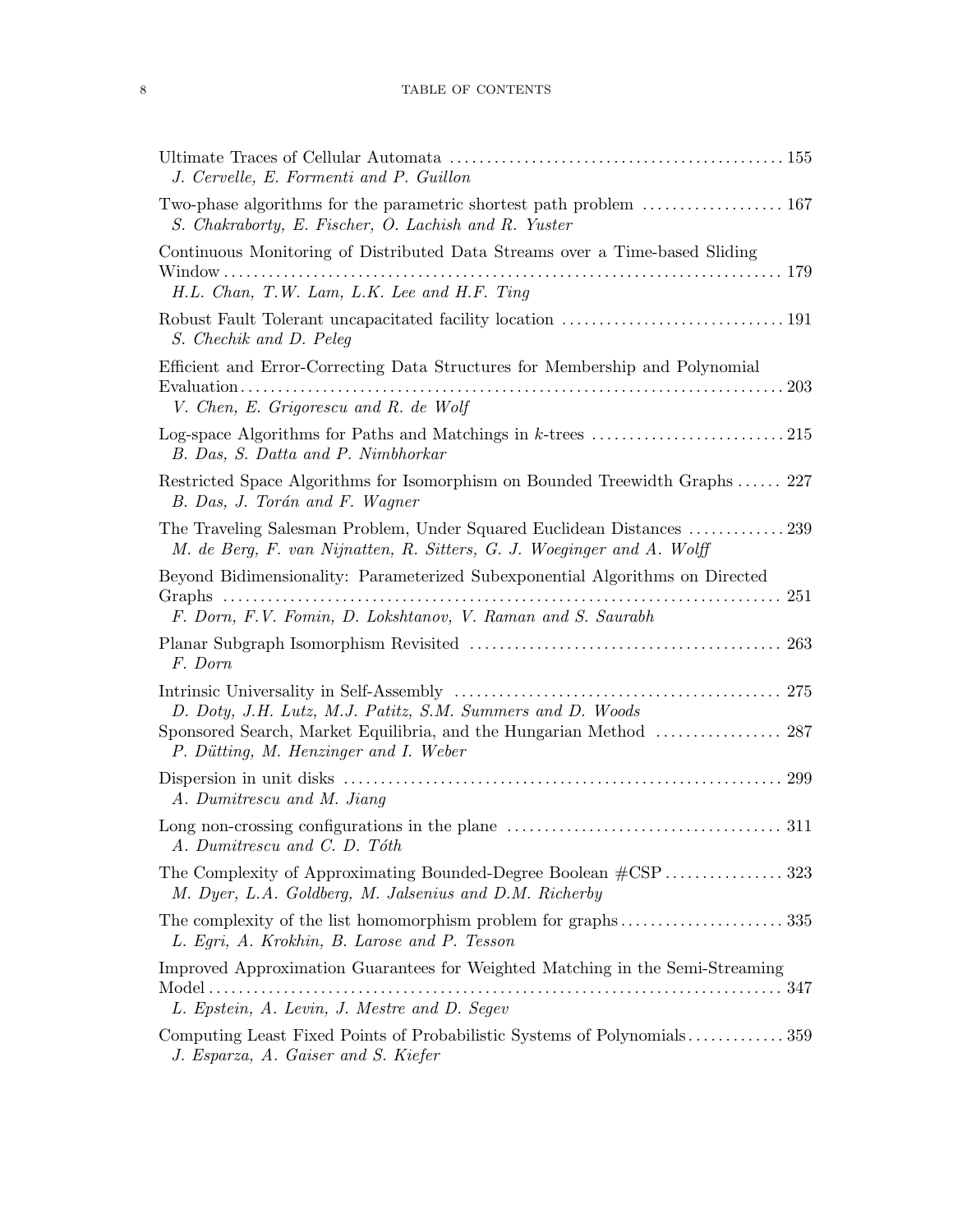| The k-in-a-path problem for claw-free graphs $\dots\dots\dots\dots\dots\dots\dots\dots\dots\dots\dots\dots\dots\dots371$<br>J. Fiala, M. Kamiński, B. Lidický and D. Paulusma |
|-------------------------------------------------------------------------------------------------------------------------------------------------------------------------------|
| F.V. Fomin and Y. Villanger                                                                                                                                                   |
| L. Fortnow, J.H. Lutz and E. Mayordomo                                                                                                                                        |
| S. Göller and M. Lohrey                                                                                                                                                       |
| Evolving MultiAlgebras, unify all usual sequential computation models 417<br>S. Grigorieff and P. Valarcher                                                                   |
| Collapsing and Separating Completeness Notions under Average-Case and<br>X. Gu, J.M. Hitchcock and A. Pavan                                                                   |
| P. Guillon and G. Richard                                                                                                                                                     |
| On optimal heuristic randomized semidecision procedures, with application to proof<br>E.A. Hirsch and D. Itsykson                                                             |
| Weakening Assumptions for Deterministic Subexponential Time Non-Singular<br>M. Jansen                                                                                         |
| A. Jeż and A. Okhotin                                                                                                                                                         |
| A $\frac{4}{3}$ -competitive randomized algorithm for online scheduling of packets with<br>L. Jeż                                                                             |
| A. Kartzow                                                                                                                                                                    |
| Approximate shortest paths avoiding a failed vertex : optimal size data structures<br>N. Khanna and S. Baswana                                                                |
| Holant Problems for Regular Graphs with Complex Edge Functions  525<br>M. Kowalczyk and J.-Y. Cai                                                                             |
| D. Kuske                                                                                                                                                                      |
| An Efficient Quantum Algorithm for some Instances of the Group Isomorphism<br>549<br>F. Le Gall                                                                               |
| Treewidth reduction for constrained separation and bip artization problems561<br>D. Marx, B. O'Sullivan and I. Razgon                                                         |